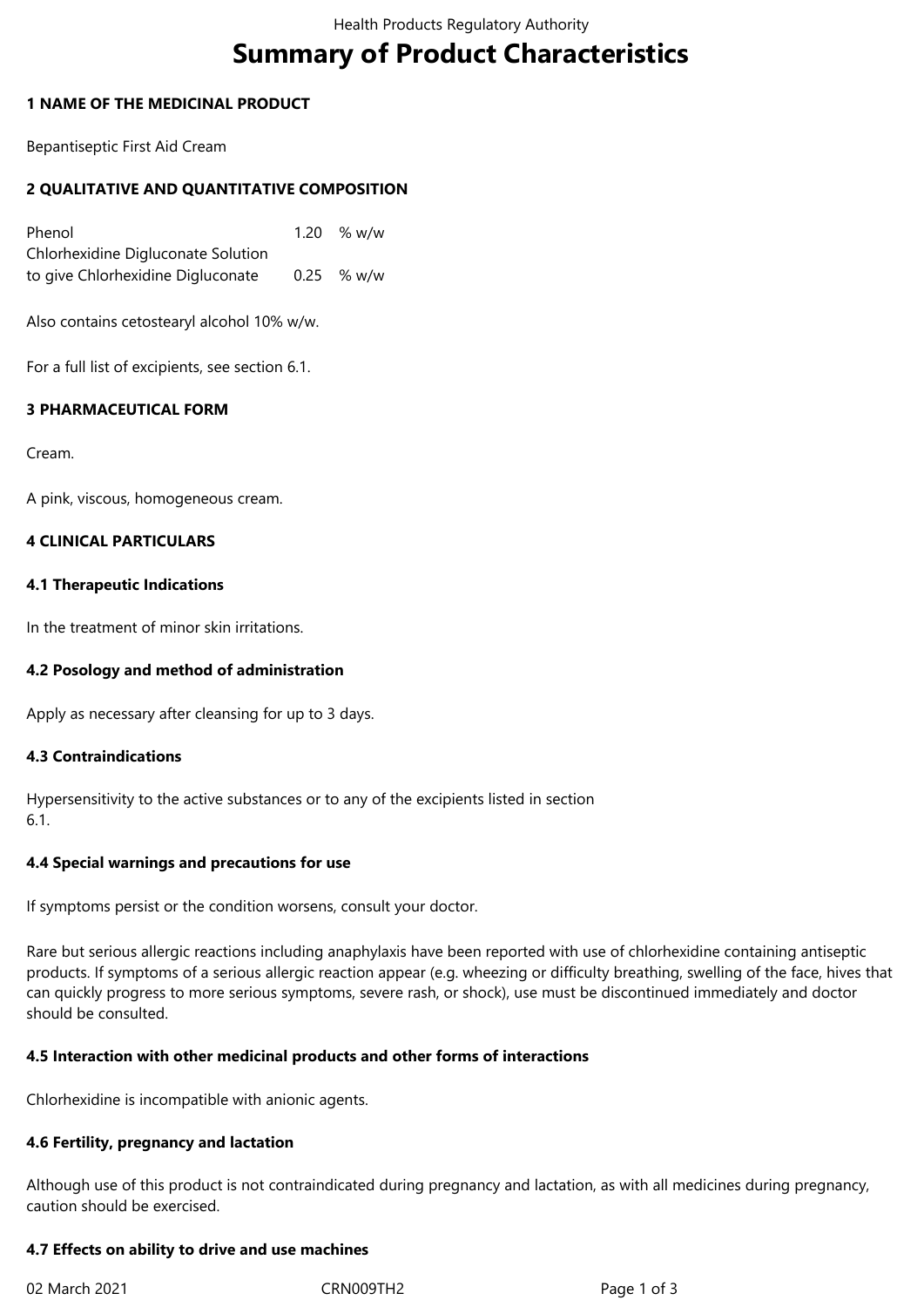None known.

# **4.8 Undesirable effects**

Spontaneous reports of hypersensitivity reactions (hypersensitivity, anaphylactic reaction, anaphylactic shock) have been made; frequency of these reactions cannot be estimated from the available data. Rarely irritancy, rashes and other skin conditions may occur.

# **Reporting of suspected adverse reactions**

Reporting suspected adverse reactions after authorisation of the medicinal product is important. It allows continued monitoring of the benefit/risk balance of the medicinal product. Healthcare professionals are asked to report any suspected adverse reactions via HPRA Pharmacovigilance Website: www.hpra.ie.

# **4.9 Overdose**

# *Repeated Topical Application*

Frequently repeated topical application on the same site could theoretically lead to skin irritation. However, since the product is only intended for minor skin trauma, extensive exposure is unlikely.

# *Accidental or Deliberate Ingestion*

The product would only be expected to be harmful if orally ingested in very large quantities. This is unlikely due to the unpleasant taste of the product. In such a case the primary concern would be the phenol intake which can cause nausea, vomiting, diarrhoea and headache.

# *Treatment*

Gastric lavage with water and charcoal. Administration of demulcents such as egg white or milk and supportive measures.

# **5 PHARMACOLOGICAL PROPERTIES**

# **5.1 Pharmacodynamic properties**

Phenol: Antiseptic and local anaesthetic.

Chlorhexidine gluconate: Antiseptic.

# **5.2 Pharmacokinetic properties**

The product has a local action with minimal risk of systemic effects.

# **5.3 Preclinical safety data**

Preclinical safety data on these active ingredients in the literature, have not revealed any pertinent and conclusive findings which are of relevance to the recommended dosage and use of the product.

# **6 PHARMACEUTICAL PARTICULARS**

# **6.1 List of excipients**

Cetostearyl alcohol Light liquid paraffin Polyoxyethylene-(21)-stearyl ether Polyoxyethylene-(2)-stearyl ether Dimeticone Methyl salicylate Sunset yellow (E110) Ponceau 4R (E124) Purified water